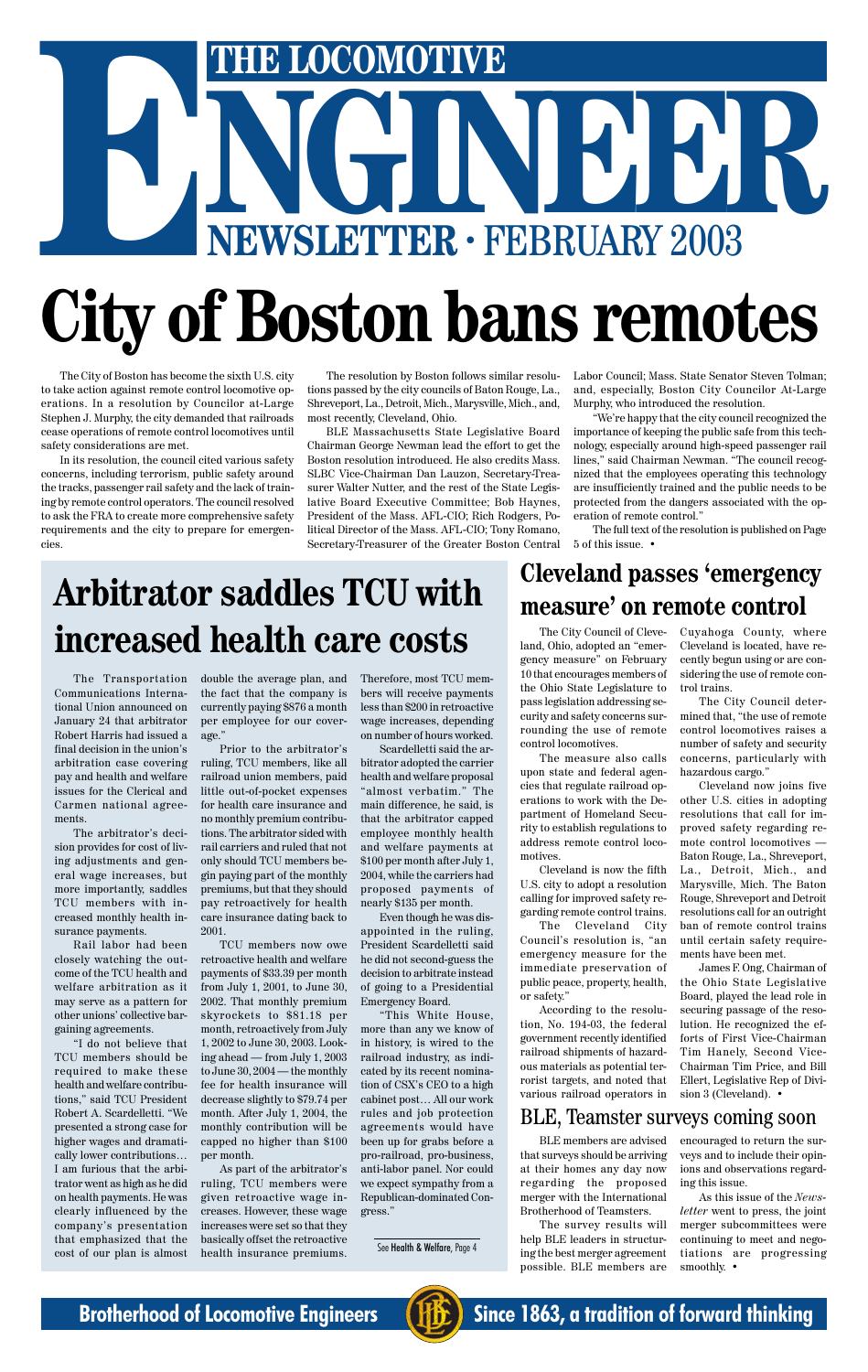# **NEWS BRIEFS**

### Senate confirms CSX's Snow as treasury secretary

Former CSX railroad executive John Snow was sworn in on January 30 as the nation's 73rd treasury secretary, and he has his work cut out for him: Trying to steer the wobbly U.S. economy back onto firmer footing.

One of Snow's first major jobs will be selling President Bush's \$695 billion tax-cut plan, aimed at energizing the \$10.5 trillion economy. The proposal was included in the \$2.23 trillion budget for 2004 that Bush sent to Congress.

Snow has pledged to sell his extensive stock holdings in CSX Corp. and 60 other companies and put his money in diversified mutual funds. He has 90 days from his confirmation on Jan. 30 to do so. Snow has said he would recuse himself from participating in any decisions involving CSX while at Treasury, and would forego a lucrative severance package estimated at up to \$15 million.

Snow, the head of railroad giant CSX for the past 14 years, was picked by Bush in December to replace Paul O'Neill after the president decided to shake up his economic team in an effort to find more effective salesmen for his new economic stimulus package. •

### New CSX CEO will seek to boost use of remote control

CSX Corp.'s board of directors named President Michael J. Ward to succeed John W. Snow as chairman and chief executive, replacing a man steeped in the ways of government and politics with a lifelong railroad man.

Snow had tapped Ward as his successor and the board's vote formally ratified a decision made weeks ago. Ward, 52, is a Baltimore native who received an undergraduate degree from the University of Maryland in 1972 and a master's degree in business administration from Harvard in 1976. He has spent his entire career of nearly 26 years with the railroad, unlike Snow, who had a career in law and government before being tapped as a CSX vice president in 1977. Ward is expected to move CSX's corporate headquarters from Richmond to the current railroad headquarters in Jacksonville, Fla. Ward said CSX will spend about \$1 billion a year to continue improving CSX's track structure. The Federal Railroad Administration twice issued special reports in the late 1990s harshly criticizing CSX's track maintenance and safety record.

Ward told the *Washington Post* that he has effectively been in charge of the railroad since April 11, 2000, when he was named executive vice president of operations. He also told the *Post* that he wants to make greater use of computers aboard trains and remotecontrol switching. •

### N.Y. approves rail property tax breaks

New York Gov. George Pataki approved legislation slashing railroad property taxes by 45 percent.

Approval of the legislation removes a roadblock to completion of a new rail line that is considered critical to implementing high-speed passenger rail service on the Empire Corridor.

The legislation reduces railroad property taxes by about 45 percent by changing the way the property is taxed. It also exempts railroad capital improvements from local taxation for 10 years.

To compensate for revenue lost to local governments and school districts, the bill requires the state to set aside \$70 million to be paid out to these entities over a 10-year period. Local governments will get \$4.7 million in 2003 to 2004.

CSX and Norfolk Southern will benefit from they law. Both praised the decision, saying it would spark increased investment in the state. •

### DM&E wins full control of I&M

The Surface Transportation Board approved the last regulatory footnote to the purchase of the Iowa-based I&M Rail Link by the Dakota, Minnesota & Eastern Railroad (DM&E).

By a unanimous vote, the three-member STB agreed to give full management control over both railroads to a DM&E holding company, Cedar American Rail Holding, Inc. The line is now named Iowa, Chicago & Eastern Railroad (IC&E). It runs through Austin.

The board's staff advised that the two railroads do not overlap and that no competition would be stifled by the merger.

The 1,100 mile DM&E is based in Sioux Falls, S.D., and is working toward a \$1.5 billion expansion and upgrade that would let it tap into the coalrich Powder River Basin of Wyoming.

That expansion plan, which won a green light from the STB last year, is being fought in court by western landowners, the Sierra Club, and the city of Rochester.

Separately, the STB last summer approved the purchase of the I&M pending approval of the ownership structure. The I&M is a Midwest shipper — primarily of grain — based in Davenport, Iowa. It controls 1,400 miles of track.

The DM&E purchased the I&M through a subsidiary, the Iowa, Chicago & Eastern Railroad Corp. •

#### AFL-CIO **NATIONAL BOYCOTTS**



JANUARY/FEBRUARY 2003

#### **BUILDING MATERIALS & TOOLS**

JET EQUIPMENT & TOOLS, INC.

Aubum, Wash., distributor of "JET" brand metal- and woodworking power and hand tools for home and commercial use International Brotherhood of Teamsters

#### **ENTERTAINMENT & RECREATION**

BIG LEAGUE THEATRICALS ROAD COMPANY Performing the "The Music Man"

Actors' Equity Assn./American Federation of Musicians **BLACK ENTERTAINMENT TELEVISION** 

MT. OLIVE PICKLE CO.

Pickles and relishes sold under the Mt. Olive and other labels, including the Food Lion and Harris Teeter supermarket "house" labels Farm Labor Organizing Committee

PICTSWEET MUSHROOM FARM Fresh mushrooms and frozen vegetables with the Pictsweet label

United Farm Workers of America

#### **TRANSPORTATION & TRAVEL**

BEST WESTERN-GROSVENOR RESORT Hotel in Lake Buena Vista, Fla.; located at Disney World, but separately owned and operated

Hotel Employees & Restaurant Employees International Union

FOUR POINTS BY SHERATON

Hotel in Waterbury, Conn.

Hotel Employees & Restaurant Employees International Union

HOLIDAY INN SUNSPREE HOTEL Hotel in Kapaa, Hawaii

International Longshore & Warehouse Union

NEW OTANI HOTEL & GARDEN Hotel in downtown Los Angeles

Hotel Employees & Restaurant Employees International Union



BET cable television, Action pay-per-view, Bet on Jazz

International Brotherhood of Electrical Workers

ECHOSTAR DISH NETWORK Satellite Television Service

Communications Workers of America

#### **FOOD & BEVERAGES**

#### ALGOOD FOODS

Reeses Peanut Butter

International Brotherhood of Electrical Workers

#### DIAMOND WALNUT CO.

International Brotherhood of Teamsters

#### **OTHERS**

| CHOSTAR DISH NETWORK<br>atellite Television Service<br>Communications Workers of America | CF&I STEEL and OREGON STEEL MILLS, INC.<br>Steel, including rod, bar, rail, pipe and steel plate<br>• United Steelworkers of America                                |
|------------------------------------------------------------------------------------------|---------------------------------------------------------------------------------------------------------------------------------------------------------------------|
| OD & BEVERAGES                                                                           | GRAPHIC PACKAGING OF KALAMAZOO                                                                                                                                      |
| LGOOD FOODS                                                                              | Packaging materials                                                                                                                                                 |
| eeses Peanut Butter.<br>International Brotherhood of Electrical Workers                  | $\blacktriangleright$ PACE International Union                                                                                                                      |
| IAMOND WALNUT CO.                                                                        | R.J. REYNOLDS TOBACCO CO.                                                                                                                                           |
| amond brand canned and bagged walnuts<br>d walnut pieces                                 | Cigarettes: Best Value, Camel, Century, Doral, Eclipse,<br>Magna, Monarch, More, Now, Salem, Sterling, Vantage,<br>and Winston; plus all Moonlight Tobacco products |
| International Brotherhood of Teamsters                                                   | Bakery, Confectionery, Tobacco Workers &<br>Grain Millers International Union                                                                                       |
|                                                                                          |                                                                                                                                                                     |
| $V + C E$<br>AND<br>O N.                                                                 | TRADES<br>DEPARTMENT.<br>$A F L - C I O$<br>and and the first party                                                                                                 |
|                                                                                          |                                                                                                                                                                     |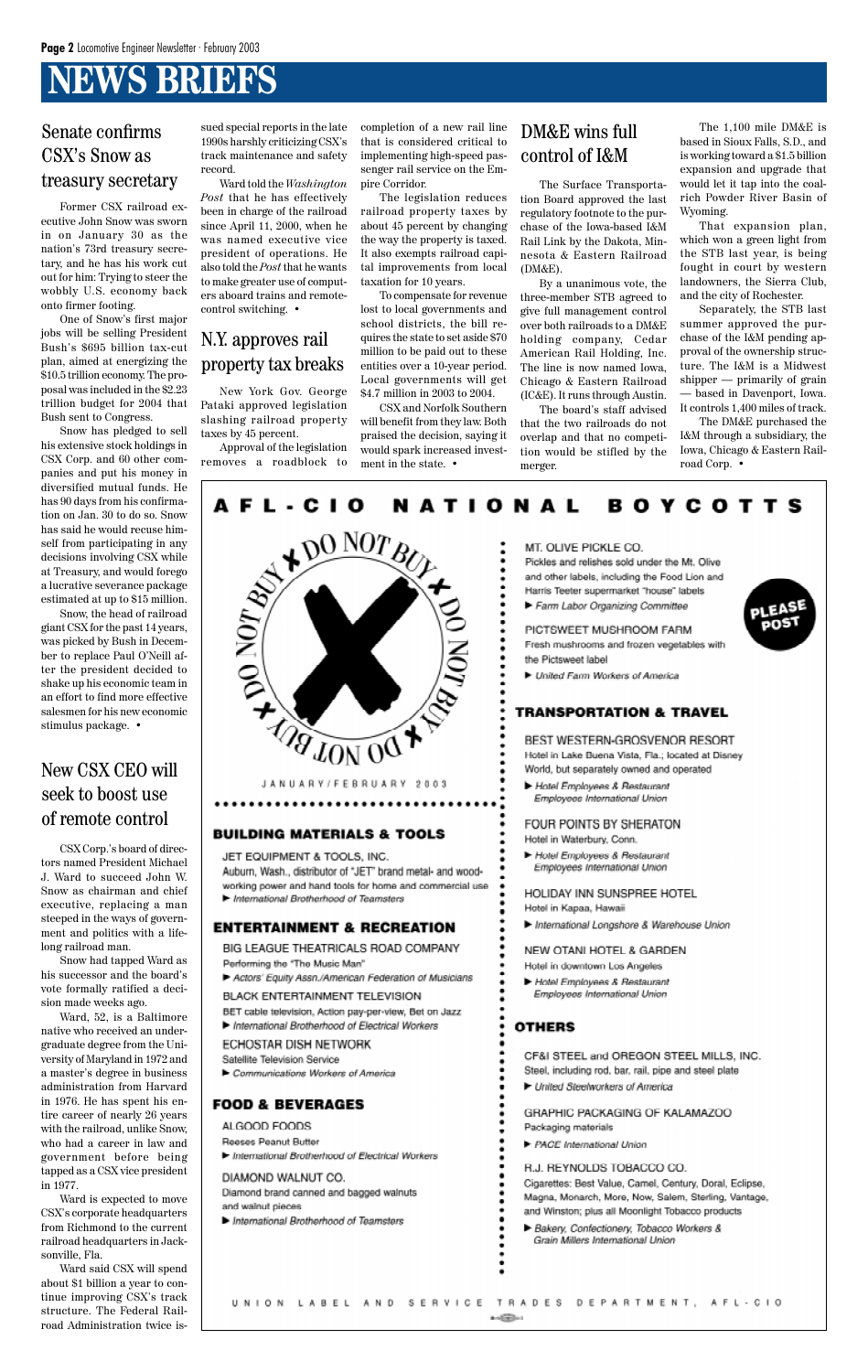# **CARRIER INCOME REPO**

### Burlington Northern Santa Fe

aaaaaaaaaaaaaaaaaaaaaaaaaaaaaaaaaaaaaaaaaaaaaaaaaaaaaaaaaaaaaaaaaaaaaaaaaaaaaaaaaaaaaaa

.<br>.<br>.<br>.

### Canadian National Railway

aaaaaaaaaaaaaaaaaaaaaaaaaaaaaaaaaaaaaaaaaaaaaaaaaaaaaaaaaaaaaaaaaaaaaaaaaaaaaaaaaaaaaaa

aaaaaaaaaaaaaaaaaaaaaaaaaaaaaaaaaaaaaaaaaaaaaaaaaaaaaaaaaaaaaaaaaaaaaaaaaaaaaaaaaaaaaaa

.<br>.<br>.<br>.

### Union Pacific

UNION **PACIFIC**  aaaaaaaaaaaaaaaaaaaaaaaaa

aaaaaaaaaaaaaaaaaaaaaaaaaaaa

.<br>.<br>.<br>.<br>.

aaaaaaaaaaaaaaaaaaaaaaaaaaaaa

Canadian Pacific Railway's fourthquarter profit rose 29 percent as the railroad had a foreign exchange gain and weathered the impact of the drought-stricken western grain crop. But operating income at CP

Rail, which just wrapped up its first full year as a stand-alone firm after its spinoff from defunct Canadian Pacific Ltd., slipped a bit as expenses nudged up 3 percent. It earned C\$126 million (\$83 million) in the fourth quarter, up from yearearlier C\$98 million. Net income included a C\$6.1 million gain from the impact of a strong Canadian dollar on its long-term debt. Without one-time items, profit was C\$120 million, down from C\$124 million. Revenues were C\$950 million, about flat with the fourth quarter of 2001. For the full year, net income jumped 33 percent to a company record of C\$496 million from C\$373 million.

RAILWAY

CPR's operating ratio, or expenses as a percentage of revenues, weakened to 75 percent from 72.5 percent in the fourth quarter of 2001. But it improved to a company record of 76.6 percent for the year. The railroad it was on track to achieve its target of 73 percent in 2004. •

CSX Corp., the parent company of CSX Transportation, reported strong fourth-quarter earnings for 2002, which improved on the previous year's earnings for the same period. The report marked eight of the last nine quarters with improved earnings over the year before.

CSX reported \$137 million in net income, compared with \$65 million for the same period the previous year. CSX paid off the \$60 million settlement, in fourthquarter 2001, of a lawsuit prompted by a 1987 chemical fire in New Orleans.

A strong performance by the company's main rail and intermodal business was responsible for much of the increase. Lower expenses for materials and supplies and in the Conrail division also helped boost profit.

The CSXT railroad is CSX's core business, and coal handling generates about 25 percent of CSX's revenue. While coal shipping business was down, the sale of its Charlotte, N.C.,-based CSX Lines LLC. for \$300 million in cash and securities offset the decline in coal, CSX said.

For the year, the company earned \$54.2 million on \$566.2 million in sales. In 2001, the railroad earned \$30.7 million on \$583.2 million in sales. For 2003, KCS expects last year's installation of a new operational computer system to create opportunities for improved efficiencies. •

For the full year, CSX said it earned \$424 million versus \$293 million in 2001. Revenue edged up to \$8.15 billion from \$8.11 billion in 2001. •



Profits at Canadian National Railway fell 23 per cent last year, partly due to \$252 million in fourth-quarter charges to cover asbestos claims in the United States and the cost of 1,146 job cuts announced in December. As well, the poor Canadian grain harvest

cut \$220 million from yearly revenues, and the hurt will carry on into 2003.

CN earned \$800 million in 2002 compared with \$1.04 billion in 2001. Excluding unusual items in both years, the 2002 profit was \$1.05 billion, up 8 per cent. Revenue rose 8 per cent to \$6.1 billion, reflecting the acquisition of Wisconsin Central and a strong performance by most units. The operating ratio — an efficiency measure of expenses as a proportion of revenue — worsened to 69.4 per cent, compared with 68.5 per cent in 2001. Despite its lower net profit, CN said free cash flow rose 16 per cent to \$513 million, and it raised its quarterly dividend by 16 per cent, or 3.5 cents per share, to 25 cents. CN also is continuing a share buyback and is putting some cash aside for acquisitions.

For the fourth quarter, net earnings plunged to \$22 million from \$296 million in the year-ago period, as a result of the one-time charges. Quarterly revenues increased one per cent to \$1.55 billion. •



Fueled by its Mexican joint venture, Kansas City Southern posted sharply higher earnings in its fourth quarter.

For the three months that ended Dec. 31, Kansas City Southern earned \$17.4 million on \$144.2 million in revenues. Earnings were up 56 percent from the same quarter in 2001, when the railroad earned \$11.1 million on \$146.9 million in sales.

KCS posted a higher operating ratio of 88.6 percent in the fourth quarter of 2002 compared to 84.8 percent for the same period in 2001.

KCS's investment in the Mexican railroad Grupo TFM provided \$15.2 million in earnings for the fourth quarter. Other positive factors were partially offset by an increase in operating expenses and a decline in revenue during the quarter.

Despite the revenue decline, KCS said it saw favorable trends in three commodity groups: chemical and petroleum products, paper and forest products, and agricultural and mineral products.

### Kansas City Southern Norfolk Southern Corp.



Norfolk South-**SOUTHERN** ern Corp. reported fourth-

quarter net income of \$129 million, up 12 percent compared with net income of \$115 million in the fourth quarter of 2001.

For the year, net income was \$460 million, up 23 percent compared to \$375 million in the same period a year earlier. For the quarter, the railway's operating ratio improved to 81.8 percent compared with 82.0 percent in the same period of 2001. For the year, the operating ratio improved to 81.5 percent, compared with 83.7 percent a year earlier.

Railway operating revenues set record highs for both the fourth quarter and the year. In the quarter, revenues reached \$1.58 billion, up three percent compared with the fourth quarter of 2001, and for the year, revenues of \$6.27 billion rose two percent compared with the same period in 2001.

Fourth-quarter general merchandise revenues of \$914 million reflected a five percent improvement compared to the fourth quarter of 2001. All market groups showed revenue gains compared to the same period of 2001, led by a seven percent improvement in automotive. For the year, general merchandise revenues of \$3.65 billion increased three percent compared with 2001 and set a record. •

Union Pacific Corp. announced plans to cut up to 1,000 jobs, or 2 percent of its work force, this year even as it reported its earnings rose 37.5 percent in the fourth quarter.

The nation's biggest railroad also forecast that its first quarter earnings will drop up to 20 cents a share from the 86 cents a share it earned a year earlier. That includes \$40 million in severance costs and rising fuel costs, company officials said. For the full year, Union Pacific said it expects earn-

ings to grow 5 percent to 10 percent from the \$4.30 a share it had excluding onetime items in 2002.

The company plans to lay off up to 300 people by March and said 700 more positions will not be filled this year as people leave or retire. Union Pacific employs about 48,000 people. Union Pacific wants to cut costs by up to 20 percent in 2003, amid concern about higher wages, increased health care costs, higher fuel prices and soaring insurance costs since the Sept. 11 terrorist attacks.

Union Pacific attributed its strong fourth-quarter earnings performance to higher productivity and revenue boosts from hauling automobiles and farm goods. It earned \$378 million for the quarter ended Dec. 31 compared with \$275 million a year earlier.

For all of 2002, Union Pacific's net income rose by 39 percent to \$1.3 billion, up from \$966 million in 2001. Per-share earnings rose from \$3.77 per share in 2001 to \$5.05 per share last year.

The layoffs had been announced earlier, but the railroad hasn't specified where most of the job reductions could occur.

According to a report published in the January 23 edition of the *Fort Worth Star-Telegram*, UP President Ike Evans told investors and media that the railroad expects to cut some jobs as it employs more remote-controlled locomotives in its classification yards. •



Operating income was \$436 million for the 2002 fourth quar-

ter compared with operating income in the same 2001 period of \$401 million, or \$467 million adjusted. BNSF's operating ratio was 80.8 percent for the 2002 fourth quarter compared with 82.4 percent in 2001.

Freight revenues for the year were \$8.87 billion compared with 2001 revenues of \$9.09 billion. Operating expenses of \$7.32 billion decreased by \$135 million. Operating income fell to \$1.66 billion from \$1.75 billion as compared with the prior period. 2001 earnings include unusual items comprised of an automotive contract settlement gain, losses on non-rail investments, work force reduction related costs and an expense associated with the early extinguishment of debt. •

### Canadian Pacific Railway CSX Corp.

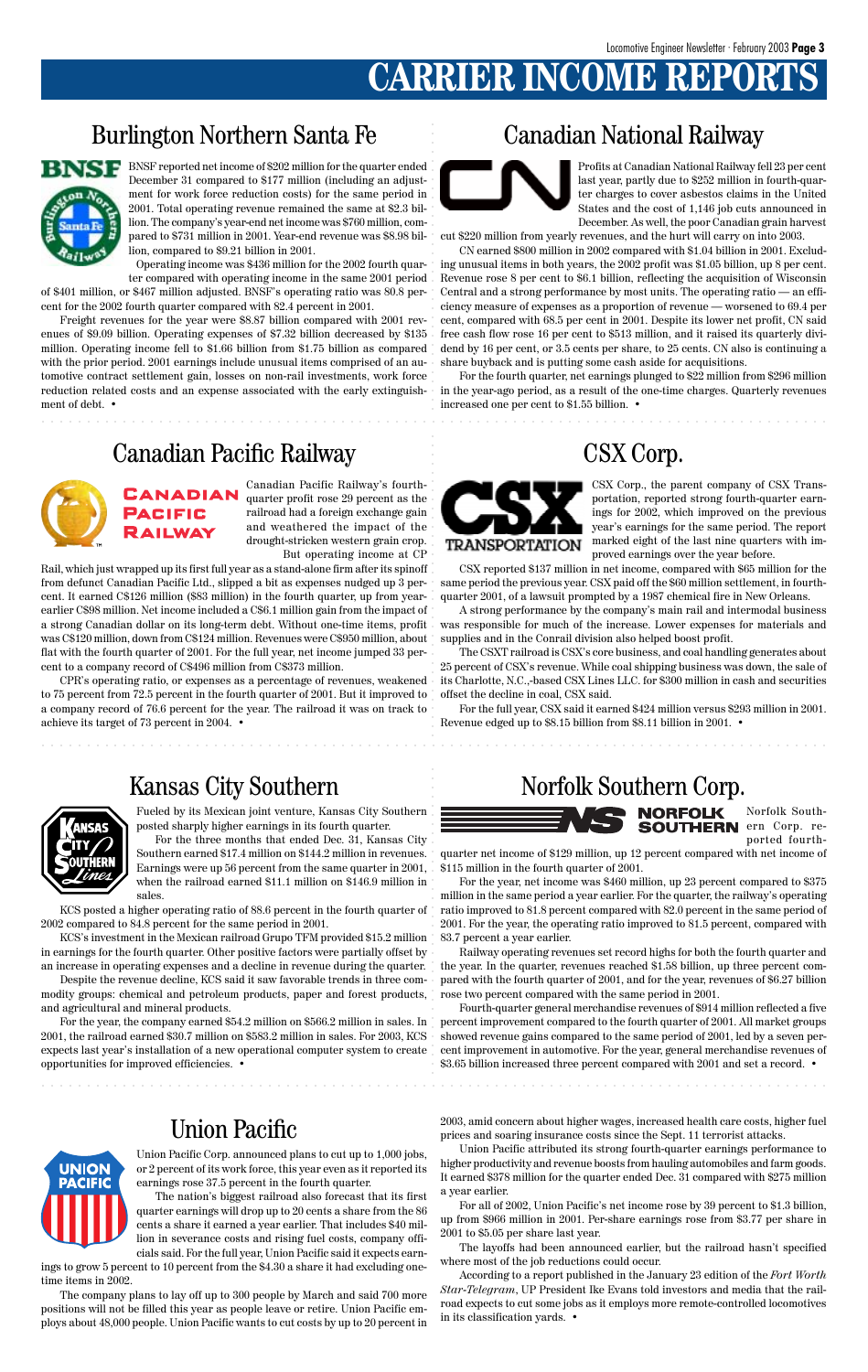# **BLE NEWS**

Rail labor was successful once again in lobbying to ensure the future of Amtrak, helping the national passenger railroad survive at least one more year in the face of inadequate federal funding.

Amtrak President David Gunn said the railroad needed at least \$1.2 billion in funding to survive. In mid-February, however, House and Senate negotiators compromised on \$1.05 billion for Amtrak.

Gunn said the amount was "sufficient," even though the budget would be extremely tight.

The House originally voted to spend \$762 million for Amtrak while the Senate agreed to allocated the requested \$1.2 billion.

Like the House, the Bush Administration proposed \$762 million for this year.

The BLE's National Legislative Office in Washington, D.C., reported that 32 House Republicans had signed a letter supporting full funding for Amtrak to House Appropriations Chairman Young (R-FL), who lead negotiations for the House.

In addition, various BLE State Leg-

islative Board Chairman joined BLE Vice-President & U.S. National Legislative Representative Raymond Holmes in lobbying legislators in both the House and Senate to secure adequate funding levels for Amtrak.

The survival of Amtrak is crucial to the stability of the U.S. Railroad Retirement system. All working and retired railroaders have a vested interest in the Amtrak situation. If Amtrak were to go under or cease to exist, then its 23,000 employees would no longer pay into the Railroad Retirement system. This would create a potentially dangerous situation for thousands of other employees who depend on Railroad Retirement.

Gunn said Amtrak must have \$1.2 billion or face a nationwide shutdown due to lack of funding. The Bush Administration offered less funding and proposed that the railroad eliminate some money-losing, long-distance trains.

Some routes have political strings attached, with key members of Congress favoring the jobs and service the trains provide to constituents. Many lawmakers whose districts or states have no Amtrak service resent any subsidies at all.  $\cdot$ 

The Bush Administration also proposed that Amtrak offer buyouts to some employees to reduce labor costs. The government would leave it up to Amtrak to decide if savings should come from its work force of nearly 23,000.

Amtrak came close to shutting down in July of 2002 because of a budget crisis that was averted by a \$100 million loan guarantee from the Transportation Department and a \$205 million appropriation from Congress.

President Bush and House Republicans want Amtrak to wean itself from federal subsidies by paring money-losing routes and forcing cities and states to pick up the tab for passenger rail. Senate supporters say Amtrak's service is vital and that nowhere in the world does passenger rail turn a profit.

Amtrak has never made money in its 32-year history and its debt is roughly \$4 billion.

However, in a speech at Yale University on February 4, Gunn said Amtrak will never earn enough money to support itself. He said Amtrak will never make a profit, mainly because of the high cost of maintaining railroad ties, bridges and other infrastructure.

Gunn, credited with improving New York City's subway system, was named Amtrak's president in April, just as the budget crisis began to take shape.

Amtrak was formed in 1971 to relieve freight railroads from the cashdraining responsibility of passenger service and has struggled ever since to meet expectations that it break even or turn a profit.

Gunn said Amtrak would have a shot at continued existence in four to five years with an annual budget of less than \$2 billion.

He said Congress is being unrealistic in insisting Amtrak become selfsustaining.

"Maybe we are sustainable, because they've tried to kill us for 30 years and we're still here," Gunn said.

Most long-distance trains operate through the Midwest and West, and require hefty per-passenger subsidies. The Sunset Limited from Los Angeles to Orlando loses \$347 per passenger, and the Texas Eagle from San Antonio to Chicago, \$258.

# **Amtrak saved, at least for 2003**

The Cuyahoga County Local Emergency Planning Committee recently adopted a resolution that calls for a moratorium on remote control trains and suggests that remotes be banned from switching operations that involve hazardous materials.

The Local Emergency Planning Committee for Cuyahoga County (LEPC), where Cleveland is located, is a local organization that plans and coordinates how safety crews will respond to emergencies involving hazardous substances. In Ohio, LEPCs have been established in all 88 counties and have been given new responsibilities following the terror-

#### ist attacks of September 11, 2001.

The resolution, passed on January 31, urges legislators to place a moratorium on remote control trains "until the safety and security issues raised by this technology have been thoroughly addressed and adequate regulations have been established."

The Cuyahoga County LEPC becomes the seventh local government agency to adopt a resolution calling for improved safety of remote control trains. The other include the city councils of Baton Rouge, La, Shreveport, La., Detroit, Mich., Marysville, Mich., Boston, and Cleveland.

LEPC resolution No. SARA 030106-02 also calls upon the Federal Railroad Administration to work with the Department of Homeland Security to establish regulations governing the operation of remote control trains. It urged that such regulations include:

1. Adequate crew size to insure safe and secure operation and switching service;

2. Prohibition of the use of remote control locomotives to operate and conduct switching operations to move trains with hazardous cargo; and

3. Requirements for high standards of training for operators of remote control technology.

Jim Ong, Chairman of the BLE's Ohio State Legislative Board, is credited with lobbying the Board to bring this serious safety matter to its attention. He thanked First Vice-Chairman Tim Hanely, Second Vice-Chairman Tim Price, and BLE Division 3 (Cleveland) Legislative Representative Bill Ellert for also playing important roles in lobbying on behalf of this issue.

Brothers Hanley and Price testified before the LEPC at a hearing in Cleveland on November 4.

The U.S. government stipulates that each community in the United States must be a part of a comprehensive plan regarding emergency response to hazardous material releases. LEPC members normally include representatives of police, fire, civil defense, public health, transportation and environmental professionals. •

# **Ohio county bans remotes**

Calls for improved safety, security of remote control locomotives; Cites terrorist threats to railroads

# Mayne reelected in Kentucky



Brother Tommy Mayne was recently reelected by acclamation to the office of Chairman of the Kentucky State Legislative Board at the Board's Third Quadrennial meeting. Also reelected by acclamation were Secretary-Treasurer Terry W. Beadles and First Vice-Chairman Jack Chaliff.

Pictured at the meeting, from left: Mark Robb, Division 240 (Sarina, Ontario); Landon Hinkle, President of Division 463 (Corbin, Ky.); Clarence Monin, former BLE International President; Jerry Wright; John Miller; Ronnie W. Jones, Legislative Rep. of Division 463 (Corbin, Ky.); Mark J. Johnson, President & Legislative Rep. of BLE Division 165 (Louisville, Ky.); Paul T. Sorrow, BLE International Vice-President; Donald Spenlau, Legislative Rep. of Division 489 (Covington, Ky.); Chairman Mayne; Rob G. Richardson, Legislative Rep. of Division 829 (Ravenna, Ky.); Secretary-Treasurer Beadle; Ed Heckel, Legislative Rep. of Division 78 (Louisville, Ky.); Cleatus L. Roy, CSXT-Western Lines General Chairman; John Chaliff, Legislative Rep. of Division 199 (Danville, Ky.); Richard Taylor; Ilene Estridge, Derrik Skeens, Legislative Rep. of Division 271 (Russell, Ky.); Maxy Pelfrey, Division 830 (Hazard, Ky.); Paul Kowalski, Legislative Rep. of Division 698 (Ashland, Ky.); Leo Srubas, Division 81 (Kansas City, Kan.); and Terry Wayne Taylor, Secretary-Treasurer of Division 463 (Corbin, Ky.). Present but not pictured is Raymond Holmes, BLE International Vice-President & U.S. National Legislative Representative.

Despite the "outrageously high" employee contributions for health insurance, President Scardelletti said the average TCU member "will still be ahead" of where they would be financially under the current contract. The ruling provides wage increases of 3 percent on July 1, 2003 and 3.25 percent on July 1, 2004. The retroactive wage increases, which offset the retroactive health insurance payments, were 2.5 percent on June 30, 2002, and 3.5 percent on July 1, 2002. The total wage increase is some 12.25 percent. •

### Health & Welfare

#### Continued from Page 1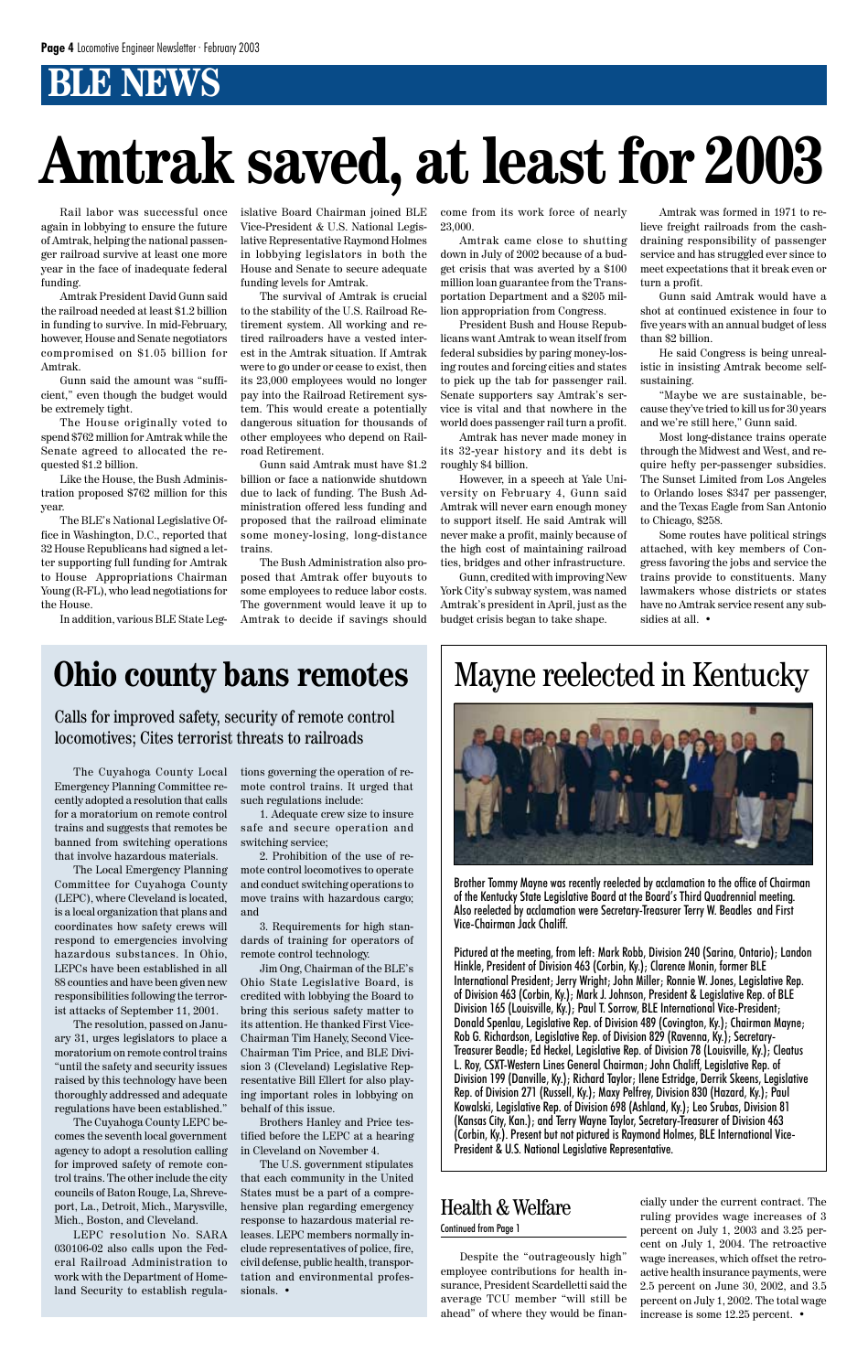# **BLE NEWS**

(BLE Editor's Note: The following is the text of a letter from BLE International President Don Hahs to railroad journalist Larry Kaufman, whose column supporting renewed BLE-UTU merger talks was posted on the UTU website on February 7.)

#### February 11, 2003

#### Dear Mr. Kaufman:

In your editorial regarding the January 10 remote control arbitration ruling issued by Gil Vernon, written for Rail Business and reproduced on the UTU website on February 7, you wrote: "Don't be surprised if the decision leads to renewed merger talks between the (BLE and UTU)."

Mr. Kaufman, I would be extremely surprised if such talks were to resume.

On December 10, 2001, an overwhelming majority of Locomotive Engineers voted not to merge with the United Transportation Union. The actual vote was 7,425 for and 17,251 against merging. Leaders of the Brotherhood of Locomotive Engineers accepted that decision and moved on to pursue other options. However, leaders of the United Transportation Union and members of the industry press have recently published editorials indicating that BLE should once again revisit a merger with the UTU. Please be advised that the BLE membership has not indicated any interest in revisiting discussions with UTU.

For nearly a year now, the Brotherhood of Locomotive Engineers has been involved in merger discussions with the International Brotherhood of Teamsters. Because of these discussions, and the completely one-sided vote against merging with the UTU in December of 2001, it is highly unlikely that we would ever resume merger discussions with a non-AFL-CIO affiliate such as the UTU.

I am surprised that you claim to know enough about our confidential discussions with the Teamsters to characterize them as "bowing and scraping." On the contrary, these merger discussions were and continue to be characterized by a great deal of professionalism and mutual respect on behalf of both parties.

Your assertion that BLE members are "holding their noses" at these talks is entirely off base. The feedback we have

received from our members has been extremely positive and couldn't be more contradictory to your comments. The membership will have the final say in a merger with the Teamsters.

I agree with the unnamed source in your editorial, the former railroad vice president of labor relations, who stated that railroads prefer to deal with one large union rather than several small ones. Mr. Kaufman, it's hard to get bigger than the 1.4 million member Teamsters.

Throughout your editorial, you attempt to insinuate the current political atmosphere is "not a good time" for organized labor to seek support or assistance from government, particularly the "Republican Bush administration."

You attempted to give the impression that the UTU would be assured of a victory before the National Mediation Board now that Republicans are in control. While you mentioned the NMB's ruling on the Union Pacific case, which came during the Clinton Administration, you neglected to mention the NMB ruling on the Kansas City Southern. I am sure this was a simple oversight on your

part and not a deliberate attempt to distort the facts. The NMB's KCS ruling was issued on August 14, 2002, well into the early stages of the Bush Administration. We have a great deal of respect for the NMB and firmly believe it made the ruling based on facts and not on politics.

I am also disturbed (as I am sure leaders of the Federal Railroad Administration must be as well) by your condemnation of our efforts to pursue remote control safety issues through the FRA. You state: "How can (BLE) expect any relief from an FRA in a Republican Bush administration? This is not a good time for unions to be seeking favors from an administration that most of them tried to keep from coming to office."

We do not consider a safety issue to be a favor. You seem to infer that railroad safety is a matter of political preference. I believe the FRA will eventually come around to do what's right for the safety of railroad employees and the general public, regardless of what political party happens to control the White House. It should be remembered by everyone that in Canada, where major remote control operations first began, remote controls are not operated on the main line outside of yard limits.

People are entitled to their own opinions, Mr. Kaufman. I thank you for the opportunity of allowing me to express mine.

Sincerely,

Don M. Hahs International President Brotherhood of Locomotive Engineers

# **BLE members 'not interested' in UTU**

### Letter from President Hahs sets the record straight, reaffirms BLE talks with Teamsters

**"Please be advised that the BLE membership has not indicated any interest in revisiting discussions with the UTU. For nearly a year now, the BLE has been involved in merger discussions with the International Brotherhood of Teamsters."**

— BLE International President Don Hahs

#### **City of Boston, In City Council**

*A Resolution of Councilor At-Large, Stephen J. Murphy*

February 13, 2003

**Whereas** The City of Boston has a duty to provide for the public safety of its Citizens; and

**Whereas** Railroads operate within the geographic boundaries of Boston over public and private highway rail crossings and on property accessible to persons of all ages and abilities; and

**Whereas** A significant amount of rail cargo traveling through and moving within the City of Boston consists of hazardous materials; and

**Whereas** Freight hauling railroads doing business within the City of Boston operate in switching yards and on tracks adjacent to and connecting with tracks carrying high-speed Amtrak and MBTA Commuter Rail passenger trains; and

**Whereas** The United States government has issued a safety alert with respect to vandalism and terrorist threats against railroads; and

**Whereas** The Federal Railroad Administration

(FRA) has granted authority to the Railroads to operate unmanned (remote controlled) locomotives by persons who have been certified by the railroads under 49 CFR Part 240 but who have significantly less training, experience, testing and qualifications than individuals who have traditionally manned these operations; **therefore be it**

**Resolved** That no railroad shall operate remote controlled locomotives within the boundaries of the City of Boston until all of the following safety considerations are met:

• Any railroad operating a remote control locomotive must notify the Office of the Mayor before implementing such operations;

• Remote controlled locomotives shall not be used to transport hazardous materials on or near tracks occupied by rail cars containing hazardous materials.

• Remote controlled locomotives shall not be used in switching yards or tracks adjacent to or connection with tracks used for the transport of Amtrak high-speed passenger trains or MBTA Commuter Rail passenger trains.

• Remote controlled locomotives shall not be operated over a public or private highway rail crossing without a person occupying the cab of the locomotive who has the required skills to stop the locomotive and its attached equipment.

• Railroads must provide effective and reliable protection at the point of movement in any location accessible to the general public for any remote con-

trolled operation.

• Locomotives within a consist of one or more remote controlled locomotives shall be provided with devices to secure the operating cab and its controls against terrorists, vandals, and other unauthorized persons.

**And be it further Resolved** That the City of Boston requests that the FRA develop comprehensive regulations to govern the use of remote controlled locomotives which shall ensure the highest level of training, skill, experience, and qualification for all persons operating remote controlled locomotives; **and be it further**

**Resolved** That all remote controlled locomotive operations within the City of Boston cease and desist until such time as all City of Boston agencies responsible for Emergency preparedness implements a plan to provide for evacuation and emergency response before such remote controlled operations are implemented. •

# City of Boston resolution banning remotes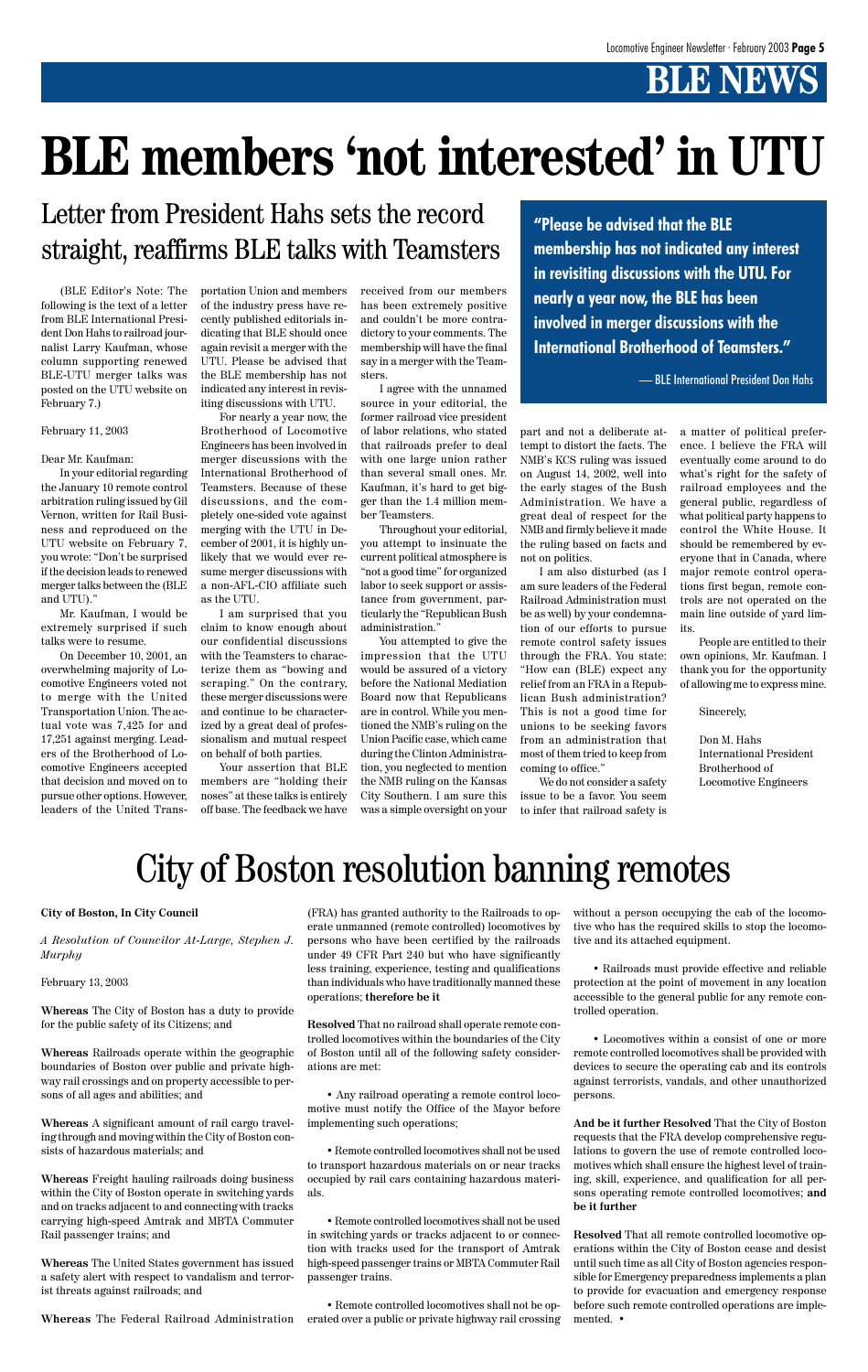# **RETIREMENT NEWS**

The following questions and answers describe the statements issued by the Railroad Retirement Board each January for Federal income tax purposes. Railroad retirement beneficiaries needing information about these statements, or tax withholding from their benefits, should contact the nearest office of the Railroad Retirement Board. For further Federal income tax information, railroad retirement beneficiaries should contact the nearest office of the Internal Revenue Service.

**1. How are the annuities paid under the Railroad Retirement Act treated under the Federal income tax laws?**

In most cases, part of a railroad retirement annuity is treated like a social security benefit for income tax purposes, while other parts of the annuity are treated like private and public service pensions for tax purposes. Consequently, most annuitants are sent two tax statements from the Railroad Retirement Board each January, even though they receive only a single annuity payment each month.

**2. Which railroad retirement benefits are treated as social security benefits for Federal income tax purposes?**

The part of a railroad retirement annuity equivalent to a social security benefit based on comparable earnings is treated for Federal income tax purposes the same way as a social security benefit. The amount of these benefits that may be subject to Federal income tax, if any, depends on the beneficiary's income.

If taxable income (taxable pensions, wages, interest, and dividends) and tax-exempt interest income, plus half of the amount of the social security equivalent benefit payments exceed:

• \$25,000 for an individual, \$32,000 for a married couple filing jointly, and zero for a married individual who files separately but lived with his or her spouse any part of the year, up to 50 percent of these railroad retirement benefit payments may be considered

taxable income;

• \$34,000 for an individual, \$44,000 for a married couple filing jointly, and zero for a married individual who files separately but lived with his or her spouse any part of the year, up to 85 percent of these benefits may be taxable.

**3. Which railroad retirement benefits are treated like private and public service pensions for Federal income tax purposes?**

Railroad retirement annuity payments exceeding social security equivalent payments, plus any vested dual benefits and supplemental annuities, are all treated like private and public service pensions for Federal income tax purposes. In some cases, primarily those in which early retirement benefits are payable to retired employees and spouses between ages 60 and 62, and some occupational disability benefits, the entire annuity may be treated like a private or public pension. This is because social security benefits based on age and service are not payable before age 62 and social security disability benefit entitlement requires total disability.

For annuities beginning after July 1, 1986, railroad retirement payments

exceeding social security equivalent levels are generally taxable under the Internal Revenue Code General Rule or Simplified General Rule. For income tax purposes under these rules, contributory payments are subject to in-

come tax immediately upon retirement, but are prorated to yield a tax-free amount based on an employee's previously-

taxed pension contributions. For railroad retirement annuitants, employee contributions (referred to by the IRS as an employee's investment in the contract (cost)) are considered to be the amount of railroad retirement payroll taxes paid by the employee over and above comparable social security payroll tax rates. Employee contributions are not a payment or income received during the tax year.

However, vested dual benefit payments and railroad retirement supplemental annuities are considered noncontributory and fully taxable. In addition, spouse annuity payments exceeding social security equivalent payments do not include a tax-free amount; these benefits are also fully taxable.

**4. What information is shown on the railroad retirement tax statements sent to annuitants in January?**

One statement, the blue and white Form RRB-1099 (or black and white Form RRB-1042S for nonresident aliens), shows the amount of any social security equivalent or special minimum guaranty payments made during the tax year, the amount of any such benefits that an annuitant may have repaid to the Board during the tax year, and the net amount of these payments after subtracting the repaid amount. The amount of any offset for workers' compensation and the amount of Federal income tax withheld from these payments are also shown. The other statement, the green and white Form RRB-1099-R (for both U.S. citizens and nonresident aliens), shows the total amount of contributory railroad retirement benefits over and above social security equivalent benefits, plus any noncontributory vested dual benefits and/or supplemental annuities paid to the annuitant during the tax year, as well as the amount of an employee's railroad retirement payroll tax contributions. Also shown is the amount of Federal income tax withheld from these payments. In addition, the

statement reflects the amount of any of these prior year benefits repaid by an annuitant to the Board during the tax year. However, this amount has not been subtracted from the gross amounts shown because its treatment depends on the years to which the repayment applies and its taxability in those years. To determine the year or years to which the repayment applies, annuitants should contact the Board.

The total Part B Medicare premiums deducted from the railroad retirement annuity may also be shown on either Form RRB-1099 (Form RRB-1042S for nonresident aliens) or Form RRB-1099-R. Copy B and/or Copy 2 of Form RRB-1099-R needs to be submitted

with a tax return. Annuitants should retain copy C of all statements for their records, especially if they may be required to verify their income in connection with other Government programs.

**5. Does Form RRB-1099-R show the taxable amount of any contributory railroad retirement benefits or just the total amount of such benefits paid during the tax year?**

Since 1993, Form 1099-R shows the total amount of any contributory railroad retirement benefits paid over and above social security equivalent benefits during the tax year. The Board does not calculate the taxable amounts.

Annuitants needing information about the tax treatment of railroad retirement benefits over and above social security equivalent benefits should refer to IRS Publication 575, Pension and Annuity Income, and Publication 939, General Rule for Pensions and Annuities.

**6. What other information is included with the railroad retirement benefit statements?**

Included with the statements are detailed explanations of all the items on the statements and the toll-free telephone number and Web site address of

the Internal Revenue Service.

**7. What if a person receives social security as well as railroad retirement benefits?**

Railroad retirement annuitants who also received social security benefits during the tax year receive a Form SSA-1099 (or Form SSA-1042S if they are nonresident aliens) from the Social Security Administration. They should add the net social security equivalent or special guaranty amount shown on Form RRB-1099 (or Form RRB-1042S) to the net social security income amount shown on Form SSA-1099 (or Form SSA-1042S) to get the correct total amount of these benefits. They should then enter this total on the Social Security Benefits Worksheet in the instructions for Form 1040 or 1040A to determine if part of their social security and railroad retirement social security equivalent benefits is to be considered as taxable income.

Additional information on the taxability of these benefits can be found in IRS Publication 915, Social Security and Equivalent Railroad Retirement Benefits.

**8. Are the residual lump sums, lump-sum death payments or separation allowance lump-sum amounts paid by the Railroad Retirement Board subject to Federal income tax?**

No. These amounts are not subject to Federal income tax.

**9. Are Federal income taxes withheld from railroad retirement annuities?**

Yes, and the amounts withheld are shown on the statements issued by the Board each year. However, an annuitant may request that Federal income taxes not be withheld, unless the annuitant is a nonresident alien or a U.S. citizen living outside the United States.

Annuitants can voluntarily choose to have Federal income tax withheld from their social security equivalent payments. To do so, they must complete IRS Form W-4V, Voluntary Withholding Certificate, and send it to the Board. They can choose withholding from their social security equivalent payments at the following rates: 7 percent, 10 percent, 15 percent, or 27 percent.

Annuitants who wish to have Federal income taxes withheld from the portions of their annuity over and above social security equivalent benefits must complete a tax withholding election on Form RRB W-4P, Withholding Certificate For Railroad Retirement Payments, and send it to the Board. An annuitant is not required to file Form RRB W-4P. If that form is not filed, the Board will withhold taxes only if the combined portions of an individual's annuity over and above social security equivalent benefits exceed \$1,305.51 a month in 2003. In that case, the Board withholds taxes as if the annuitant were married and claiming three allowances.



**10. How is tax withholding applied to the railroad retirement benefits of nonresident aliens?**

Under the Internal Revenue Code, nonresident aliens are subject to a 30 percent tax on income from sources within the United States not connected to a U.S. trade or business. The 30-percent rate applies to all annuity payments exceeding social security equivalent payments and to 85 percent of the annuity portion treated as a social security benefit.

The Code also requires the Board to withhold the tax. The tax can be at a rate lower than 30 percent or can be eliminated entirely if a tax treaty between the United States and the coun-

See Income Tax, Page 7

# **Federal income tax and Railroad Retirement benefits** Information you need to know when filing your Federal income tax returns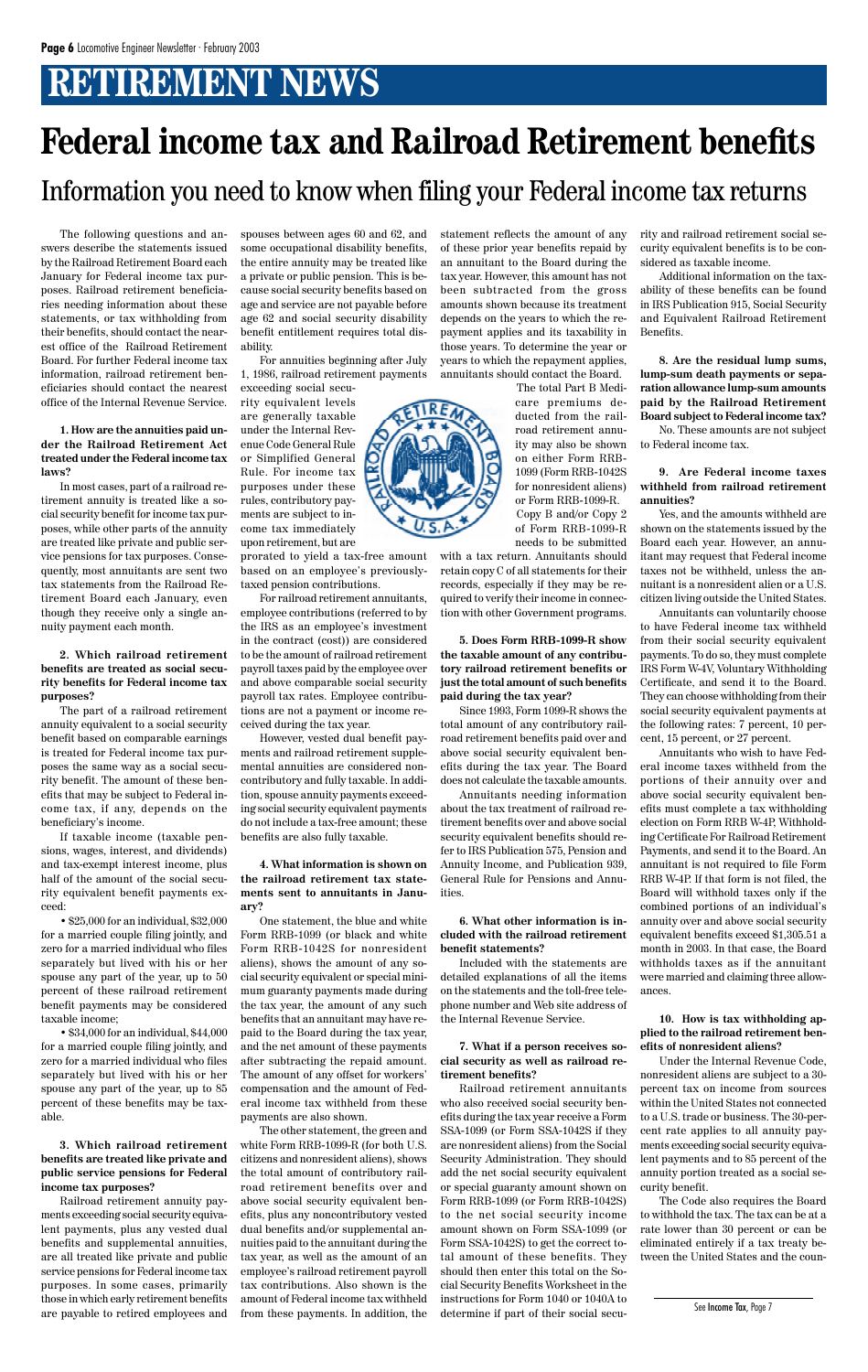# **RETIREMENT NEWS**

try of residence provides such an exemption, and the nonresident alien completes and sends Form RRB-1001, Nonresident Questionnaire, to the Board. Form RRB-1001 secures citizenship, residency and tax treaty claim information for nonresident beneficiaries (nonresident aliens or U.S. citizens residing outside the United States).

Form RRB-1001 is sent by the Board to nonresident aliens every three years to renew the claim for a tax treaty exemption. Failure by a nonresident alien to complete Form RRB-1001 will cause loss of the exemption until the exemption is renewed. Such renewals have no retroactivity.

Also, a nonresident alien must include his or her United States taxpayer identifying number on Form RRB-1001. Otherwise, any tax treaty exemption claimed on the form is not valid.

The majority of nonresident aliens receiving annuities from the Board are citizens of Canada, which has a tax treaty with the United States.

If a Canadian citizen claims an exemption under the tax treaty, no tax is withheld from the annuity portion equivalent to a social security benefit and a withholding rate of only 15 percent is applied to those annuity payments exceeding social security equivalent payments.

Additional information concerning the taxation of nonresident aliens can be found in IRS Publication 519, U.S. Tax Guide for Aliens.

**11. Are unemployment benefits paid under the Railroad Unemployment Insurance Act subject to Federal income tax?**

All unemployment benefit payments are subject to Federal income tax. Each January the Board sends Form 1099-G to individuals, showing the total amount of railroad unemployment benefits paid during the previous year.

**12. Are sickness benefits paid by the Railroad Retirement Board subject to Federal income tax?** Sickness benefits paid by the Board, except for

sickness benefits paid for on-the-job injuries, are subject to Federal income tax under the same limitations and conditions that apply to the taxation of sick pay received by workers in other industries.

Employees who worked for two or more railroads, received sickness benefits or had both railroad retirement and social security taxes withheld from their earnings should see IRS Publication 505, Tax Withholding and Estimated Tax, for information on how to figure any excess railroad retirement or social security tax withheld. •

Each January the Board sends Form W-2 to affected beneficiaries. This form shows the amount of sickness benefits that each beneficiary should include in his or her taxable income.

**13. Does the Board withhold Federal income tax from unemployment and sickness benefits?**

The Board withholds Federal income tax from unemployment and sickness benefits only if requested to do so by the beneficiary. A beneficiary can request withholding of 10 percent of his or her unemployment benefits by filing Form W-4V with the Board. A beneficiary can request withholding from sickness benefits by filing Form W-4S.

**14. Are railroad retirement and railroad unemployment and sickness benefits paid by the Board subject to State income taxes?**

The Railroad Retirement and Railroad Unemployment Insurance Acts specifically exempt these benefits from State income taxes.

> ■ Full retirement age (FRA) (for months prior to FRA in the calendar year): • Annual — \$30,720 • Monthly — \$2,560 *(\$1 Deduction for Each \$3 of Excess Earnings)*

> > ■ Under FRA: • Annual — \$11,520 • Monthly — \$960 *(\$1 Deduction for Each \$2 of*

**Cost-Of-Living Increase, December 2002** Tier  $1 - 1.4\%$ Tier  $2 - 0.5\%$ 

**15. Can a railroad employee claim a tax credit on his or her Federal income tax return if the employer withheld excess railroad retirement taxes during the year?**

If any one railroad employer withheld more than the annual maximum amount, the employee must ask that employer to refund the excess. It cannot be claimed on the employee's return.

**16. Can a railroad employee working two jobs during the year get a tax credit if excess retirement payroll taxes were withheld by the employers?**

Railroad employees who also worked for a nonrailroad social security covered employer in the same year may, under certain circumstances, receive a tax credit equivalent to any excess social security taxes withheld.

Employees who worked for two or more railroads during the year, or who had tier I taxes withheld from their Railroad Retirement Board sickness benefits in addition to their railroad earnings, may be eligible for a tax credit of any excess tier I or tier II railroad retirement taxes withheld. The amount of tier I taxes withheld from sickness benefits paid by the Board is shown on Form W-2 issued to affected beneficiaries. Employees who had tier I taxes withheld from their supplemental sickness benefits may also be eligible for a tax credit of any excess tier I tax.

Such tax credits may be claimed on an employee's Federal income tax return.

**2003 Tier I Earnings Base and Tax Rate** \$87,000 — Annual Maximum 6.20% — Employee and Employer Tax Rate \$5,394.00 — Maximum Employee and Employer Tax

#### **2003 Tier II Earnings Base and Tax Rates**

\$64,500 — Annual Maximum 4.90% — Employee Tax Rate \$3,160.50 — Maximum Employee Tax 14.20% — Employer Tax Rate \$9,159.00 — Maximum Employer Tax

**2003 Medicare Hospital Insurance Earnings Base and Tax Rate** Annual Maximum — No Limit 1.45% — Employee and Employer Tax Rate

**Total Tier I, Tier II, & Medicare Hospital**

**Insurance Maximum Tax** Based on Earnings of \$87,000 Employees — \$ 9,816.00 Employers — \$15,814.50 *(Additional Taxes are 1.45% of Earnings in Excess of \$87,000)*

**Amount Needed for Quarter of Social Security Coverage** \$890.00 in 2003 (Up to 4)

**2003 Employer RUIA Tax Rate** 3.15% - 12% on First \$1120 Per Month

**Employee RUIA 2002 Qualifying Earnings** \$2,750.00 — For Benefit Year 2003 (Beginning July 1, 2003)

**RUIA Daily Benefit Rate**

\$55 — For Benefit Year 2003 (Beginning July 1, 2003)

**Work Deduction Exempt Amounts**

#### *Excess Earnings)*

**Basic Medicare Premium** \$58.70

### Railroad Retirement Board reminders for 2003

### Income Tax

Continued from Page 6

According to a press release issued by the White House on January 21, President George W. Bush announced his intention to nominate Michael Schwartz to the office of Chairman of the U.S. Railroad Retirement Board (RRB).

A resident of Illinois, Schwartz would serve as Chairman of the RRB for the remainder of a five-year term expiring August 28, 2007.

Schwartz is the retired Director of the Illinois Department of Central Management Services. He received his bachelor's degree from Illinois State Uni-

versity and earned his master's degree from the University of Illinois. He would replace Cherryl T. Thomas, whose term has expired. She was appointed Chair of the RRB by President Clinton in 1998.

As Chairman, Schwartz would join Labor Member V. M. Speakman, Jr. and Management Member Jerome F. Kever on the three-member Board that heads the RRB.

Schwartz's nomination was received in the Senate on January 21 and referred to the Committee on Health, Education, Labor, and Pensions. •

# Bush nominates new RRB Chairman

### Upcoming Railroad Retirement Board informational conferences

The U.S. Railroad Retirement Board will offer free informational conferences for elected BLE officers during 2003. Registration for all conferences begins at 8 a.m. The program will begin promptly at 8:30 a.m. and end at 12:30 p.m.

**March 21 • Roseville, Calif.** Oxford Suites, 130 North Sunrise (Exit I-80 at Douglas Blvd. East)

**March 21 • Nashville, Tenn.** Wyndham Nashville Airport Hotel 1112 Airport Center Drive.

**March 28 • Pikesville, Md.** The Pikesville Hilton, 1726 Reistertown Road (Exit 20 from I-695)

**April 9 • Roanoke, Va.** Holiday Inn Airport, 6626 Thirlane Road (I-581 & Peters Creek Road)

#### **April 11 • Romulus, Mich.** Crown Plaza, Detroit Metro Airport (800 Merrimann Road)